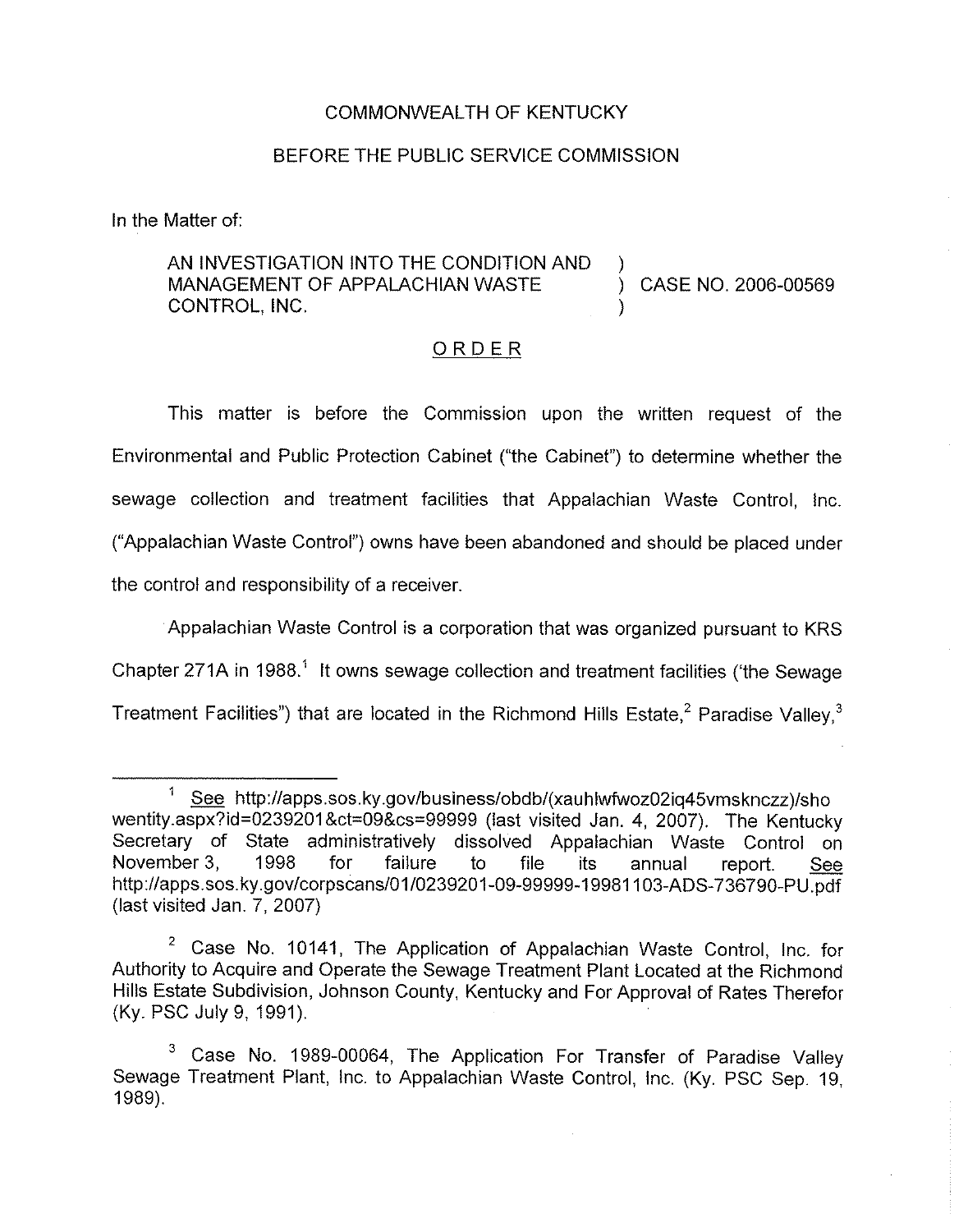Preston Estates, <sup>4</sup> Neil Price,  $5$  and Burkeshire Development Subdivisions of Johnson County, Kentucky and that serve a total of approximately 65 customers for compensation. It is a utility subject to Commission jurisdiction. $<sup>6</sup>$ </sup>

On or before September 26, 2006, Appalachian Waste Control transferred without prior Commission approval its ownership of the Sewage Treatment Facilities to Lance Bowling d/b/a East Kentucky Waste Control. As the Commission did not approve Appalachian Waste Control's transfer and Bowling's acquisition of the Sewage Treatment Facilities, the transfer is void.<sup>7</sup>

Since on or before September 26, 2006, Bowling has operated the Sewage Treatment Facilities. He has acquired a National Pollutant Discharge Elimination System ("NPDES") water discharge permit from the Cabinet in the name of East Kentucky Waste Control for each of the Sewage Treatment Facilities.

Bowling's operation of the Sewage Treatment Plants has been problematic.<sup>8</sup> Most recently, the Sewage Treatment Facilities have been the subject of a joint

 $6$  KRS 278.010(3)(f).

See, e.g., Case No. 2002-00396, Order of January 30, 2007, at 9 - 11. 8

 $-2-$ 

Case No. 1992-00551, The Application of Woodland-Preston Enterprises, Inc. for Approval to Transfer Appalachian Waste Control, Inc. (Ky. PSC Apr. 8, 1993).

Case No. 1993-00016, Application of Price Estates For Approval to Transfer to Appalachian Waste Control (Ky. PSC Mar. 15, 1989).

 $\frac{7}{1}$  Case No. 2002-00396, Gary K. Fairchild; Appalachian Waste Control, Inc.; and Lance Bowling D/B/A East Kentucky Waste Control —Alleged Failure to Comply With 807 KAR 5:071, Section 7(1); KRS 278.020(5) and (6); KRS 278.150(2); and KRS 278.160(2) (Ky. PSC Jan. 19, 2007).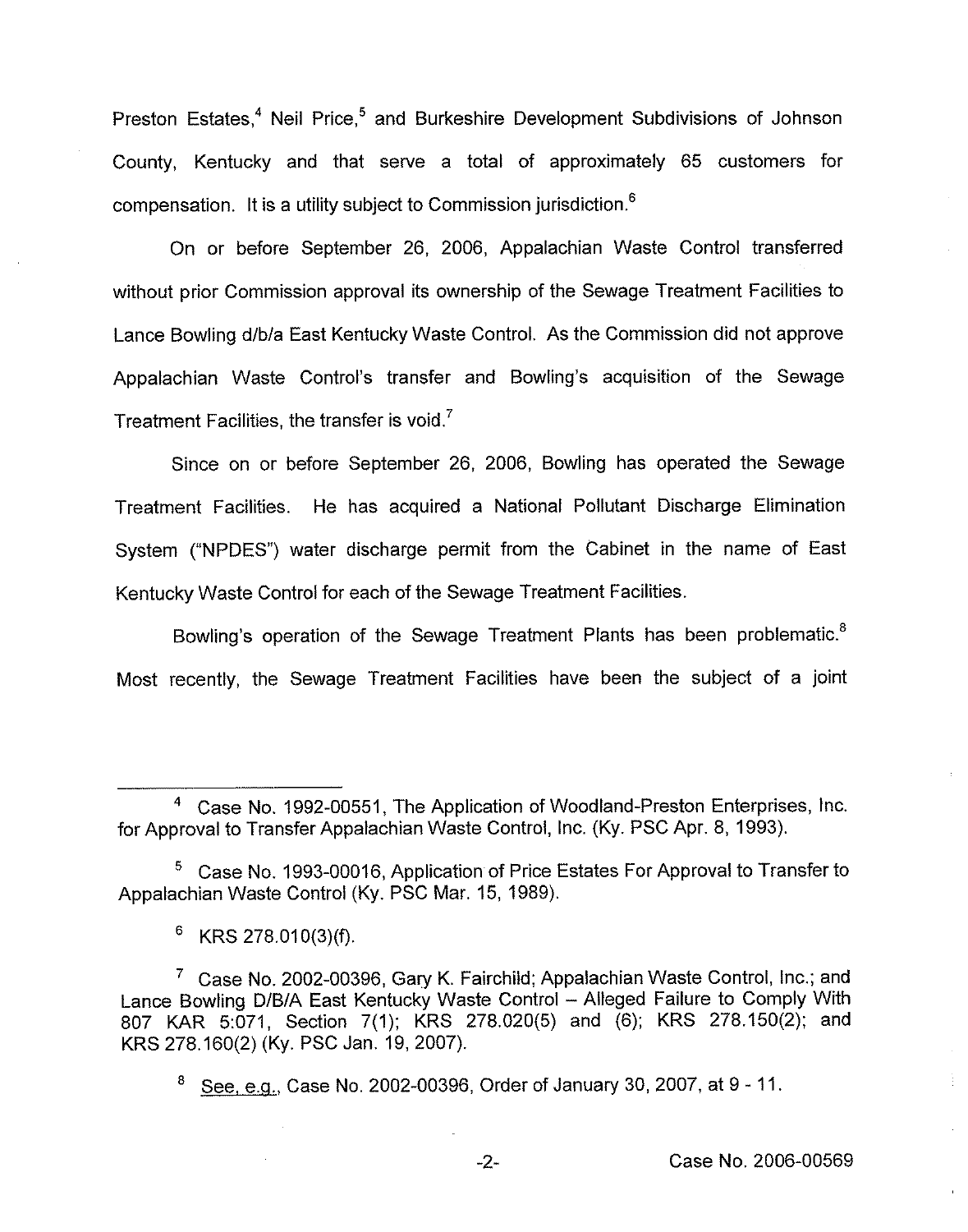investigation by the Cabinet and the Kentucky Bureau of Investigation into the illegal dumping of raw untreated sewage into the Big Sandy River.<sup>9</sup>

As a result of this investigation, the Cabinet sought a temporary injunction and the appointment of a temporary receiver to operate the Sewage Treatment Facilities. On December 21, 2006, the Franklin Circuit Court entered an Order appointing Squire N. Williams III as a special master commissioner and temporary receiver "to collect rates for the five (5) above-captioned plants and to pay the operator that will be appointed by the Cabinet."<sup>10</sup> It further directed the Cabinet to "petition the Public Service Commission to take the necessary steps to appoint a permanent receiver to take over" the Sewage Treatment Facilities.

On December 21, 2006, Commission Staff inspected the Sewage Treatment Facilities. In its report of this inspection, which is appended to this Order, Commission Staff reported that all biological activity, which is essential to the proper operation of a sewage treatment plant, had ceased in 4 of the 5 facilities, that all required "extensive

 $\frac{1}{2}$ 

<sup>&</sup>lt;sup>9</sup> See Press Release, Office of Attorney General, Attorney General Greg Stumbo Announces Arrest Following Overnight Raid of Septic Company Caught Dumping Waste into Big Sandy River (Dec. 20, 2006) (found at http://ag.ky.gov/news/bigsandyriversewage.htm) (last visited Jan. 10, 2007). See also State Files to Take Over Five Wastewater Plants, Lexington Herald-Leader, Dec. 21, 2006 (found at http;//www.kentucky.corn/mid/kentucky/news/local/states/kentucky/ counties/ clark/16287510.htm) (last visited Jan. 11, 2007).

 $10$  See Environmental and Public Protection Cabinet v. Jeffrey Lance Bowling d/b/a East Kentuckv Waste Control, d/b/a Paradise Valley Sewaqe Plant (KPDES No. KY0076686), d/b/a Preston Estates Sewaqe Plant (KYDES No. KY0080047), d/b/a Richmond Hills Estates Sewage Plant (KYDES No. KY0093823), d/b/a Neal Price Sewage Plant (KYDES No. KY0097225), d/b/a Burkshire Development Sewage Plant (KYDES No. KY0102687), Civil Action No. 05-Cl-1007 (Franklin Cir. Ct. Dec. 21, 2006). A copy of the Court's Order is found at Appendix A.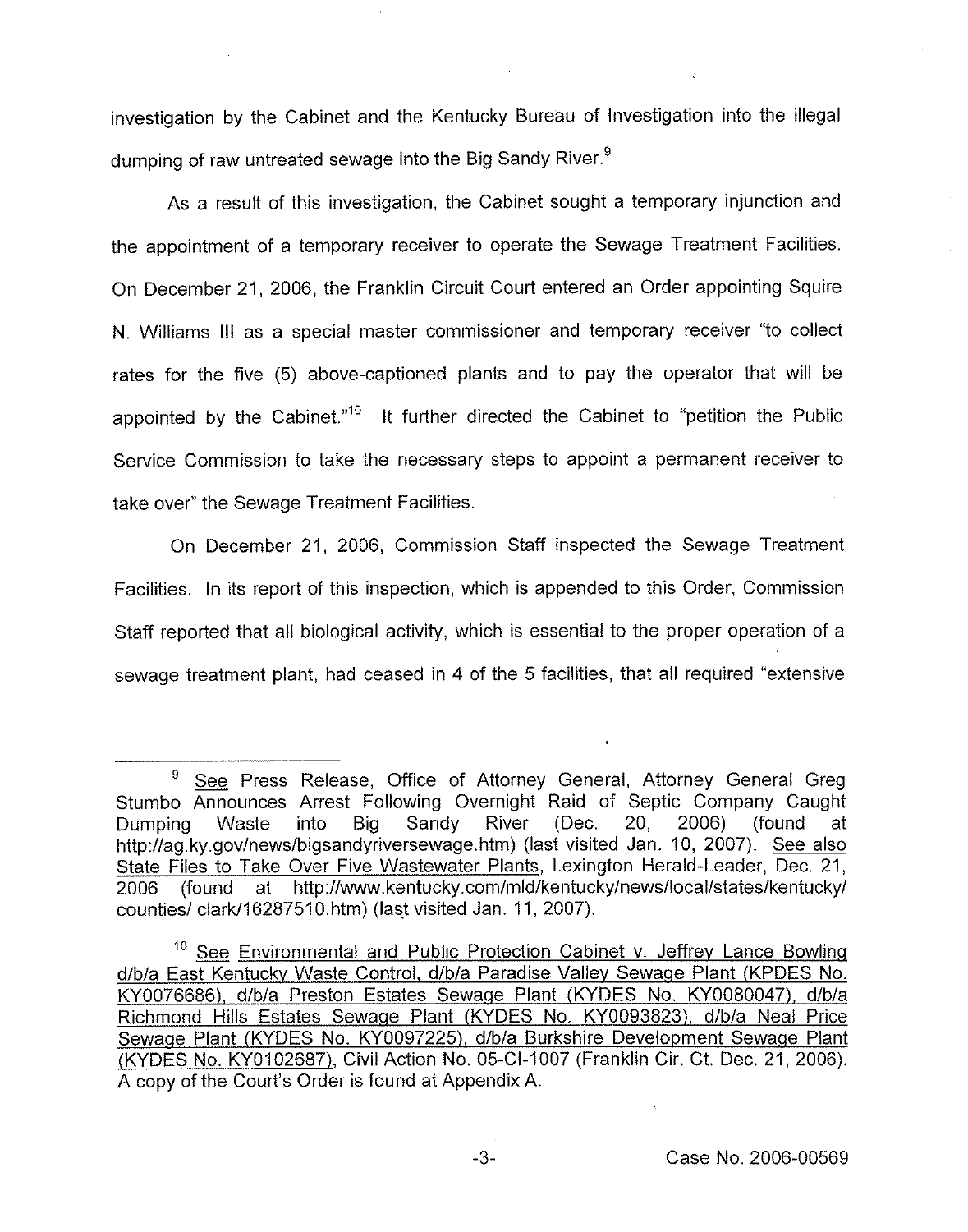maintenance," and that none were being operated in accordance with accepted good engineering practice.<sup>11</sup>

On December 28, 2006, the Cabinet submitted a written request that the Commission initiate a proceeding pursuant KRS 278.021 to consider the appointment of a receiver on a permanent basis. Noting the possibility that raw sewage for the Sewage

Treatment Facilities was not being properly disposed, the Cabinet stated:

The Environmental and Public Protection Cabinet is very concerned with the health and welfare of the individuals residing in the following subdivisions in Johnson County which are served by the package plants at issue: (1) Neal Price, (2) Preston Estates, (3) Burkshire, (4) Richmond Hills, and (5) Paradise Village. The Cabinet is currently going through its database of licensed operators in and around Johnson County and speaking with the larger waste water treatment plants in order to locate an operator for the temporary receiver, Special Master Commissioner, Squire N. Williams, III. The Cabinet respectfully requests that you initiate proceedings pursuant to KRS 278.021 in order to facilitate having a receiver appointed on a permanent basis as soon as possible. $^{12}$ 

The Commission's jurisdiction generally extends to the regulation of rates and

services of utilities.<sup>13</sup> Within the scope of this jurisdiction is the authority to seek the

 $<sup>11</sup>$  A copy of Commission Staff's Report is found at Appendix B of this Order.</sup>

<sup>&</sup>lt;sup>12</sup> Letter from David Morgan, Director, Division of Water, Department of Environmental Protection, Environmental and Public Protection Cabinet, to Beth O'Donnell, Executive Director, Public Service Commission (Dec. 22, 2006). <sup>A</sup> copy of this letter is found at Appendix C of this Order.

 $13$  KRS 278.040(2).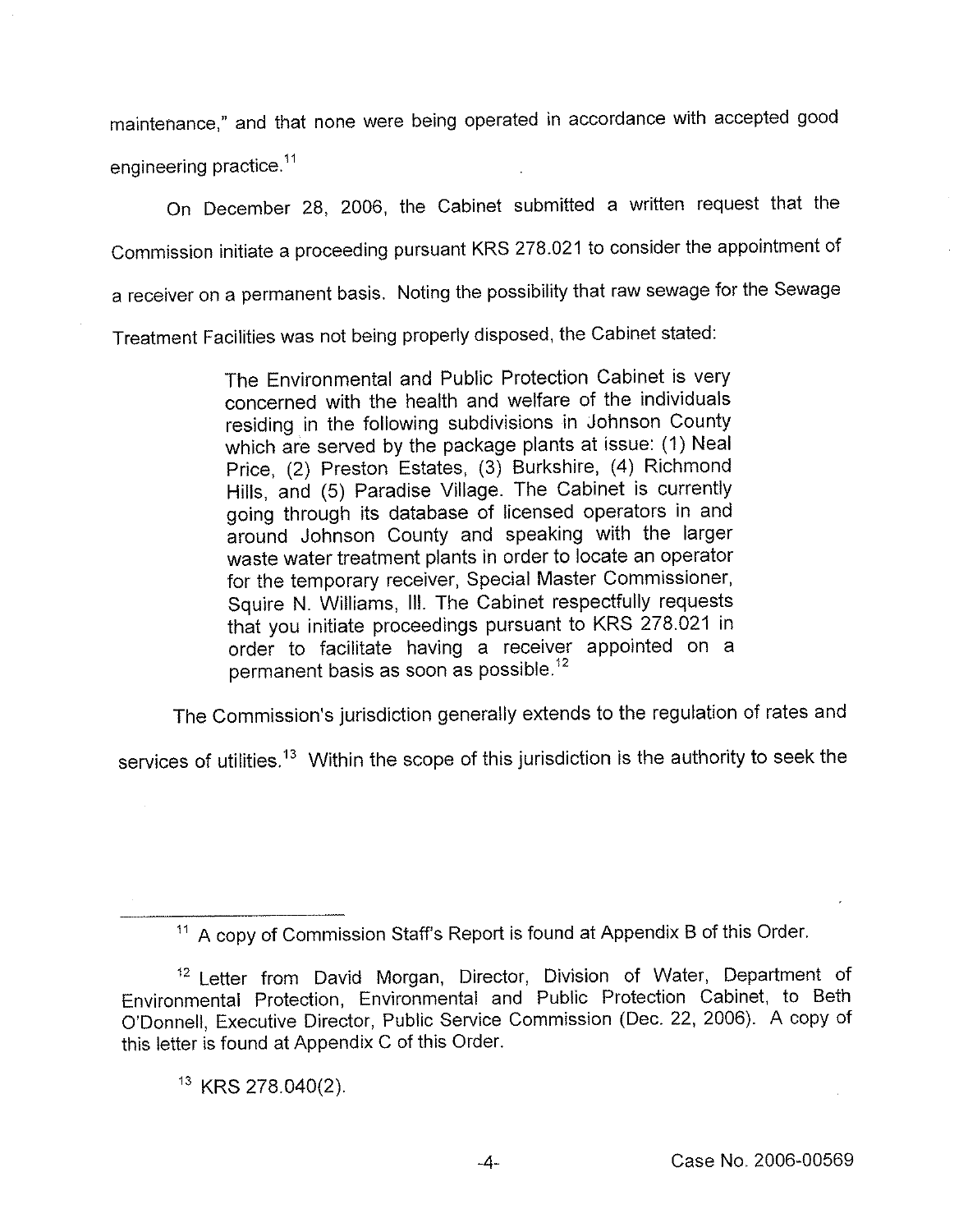appointment of a receiver for "any utility that is abandoned."<sup>14</sup> "Abandoned," however, is not defined by the statute. In construing the statute, the Commission must give effect to the intent of the legislature. See Lewis v. Jackson Energy Cooperative Corporation, 189 S.W.3d 87 (Ky. 2005).

Based upon the foregoing, the Commission finds that an investigation should be commenced into the current condition of ownership and management of the Sewage Treatment Facilities with a special focus on whether these facilities have been abandoned. We further find that, to ensure a complete and thorough investigation, that all interested persons should be made parties to this proceeding and that each party at the outset of this proceeding provide the Commission with a brief and concise statement setting forth all issues that this proceeding should address and all information related to the operation and ownership of the Sewage Treatment Facilities that it believes is relevant to this proceeding and a proposed procedural schedule.

IT IS THEREFORE ORDERED that:

1. This proceeding is initiated to determine whether the Sewage Treatment Facilities have been abandoned and whether, if such abandonment has occurred, they should be placed under the control and responsibility of a receiver pursuant to KRS 278.021.

2. The following persons are made parties to this proceeding: Appalachian Waste Control; Lance Bowling; the Cabinet; Squire Williams III, in his capacity as Special Master Commissioner; and the Attorney General.

<sup>&</sup>lt;sup>14</sup> KRS 278.021.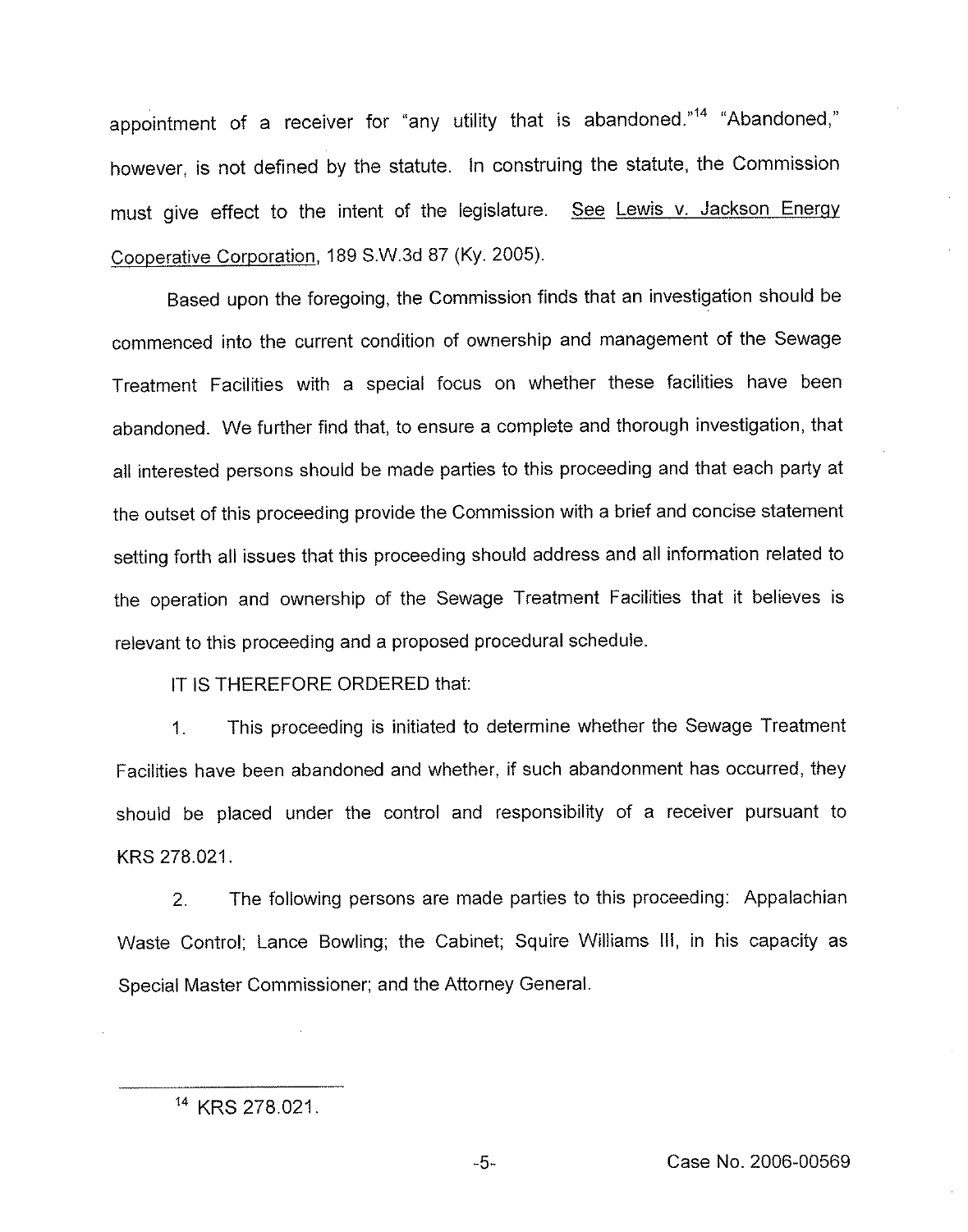3. Within 20 days of the date of this Order, each party to this proceeding shall file with the Commission:

a. A brief and concise statement setting forth all issues that the Commission should consider in this proceeding and all information related to the operation and ownership of the Sewage Treatment Facilities that it believes is relevant to this proceeding; and

b. A proposed procedural schedule.

4. Within 5 days of the date in which it appoints an operator for the Sewage Treatment Plants, the Cabinet shall advise the Commission in writing of the appointment, the identity of the appointed operator, the scope of the operator's authority, and the operator's qualifications and previous experience in the operation of sewage collection and treatment facilities,

Done at Frankfort, Kentucky, this 30th day of January, 2007.

By the Commission

A<del>TTES</del>T Artive Director

Case No. 2006-00569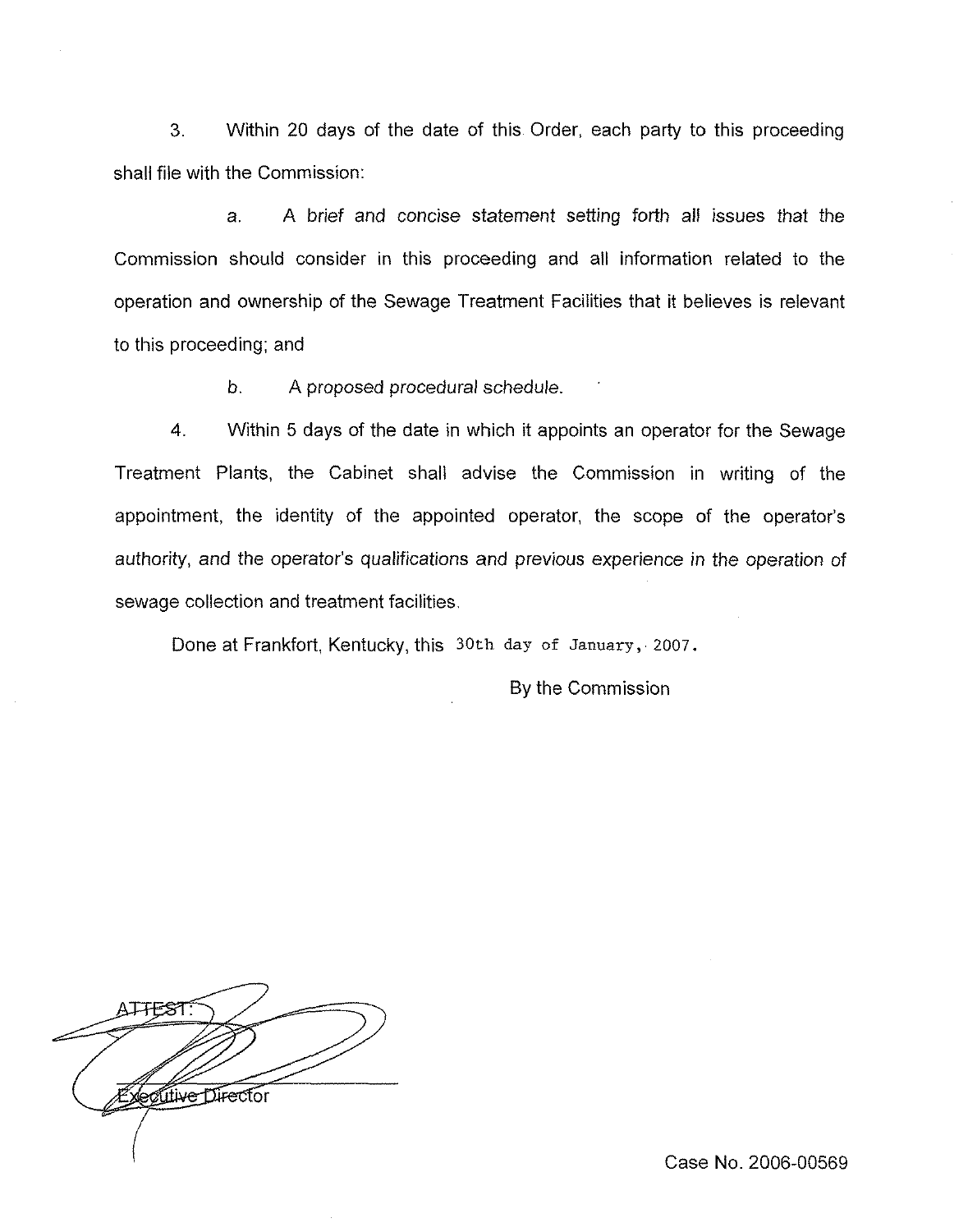## APPENDIX A

## APPENDIX TO AN ORDER OF THE KENTUCKY PUBLIC SERVICE COMMISSION IN CASE NO. 2006-00569 DATED January 30, 2007.

 $\sim$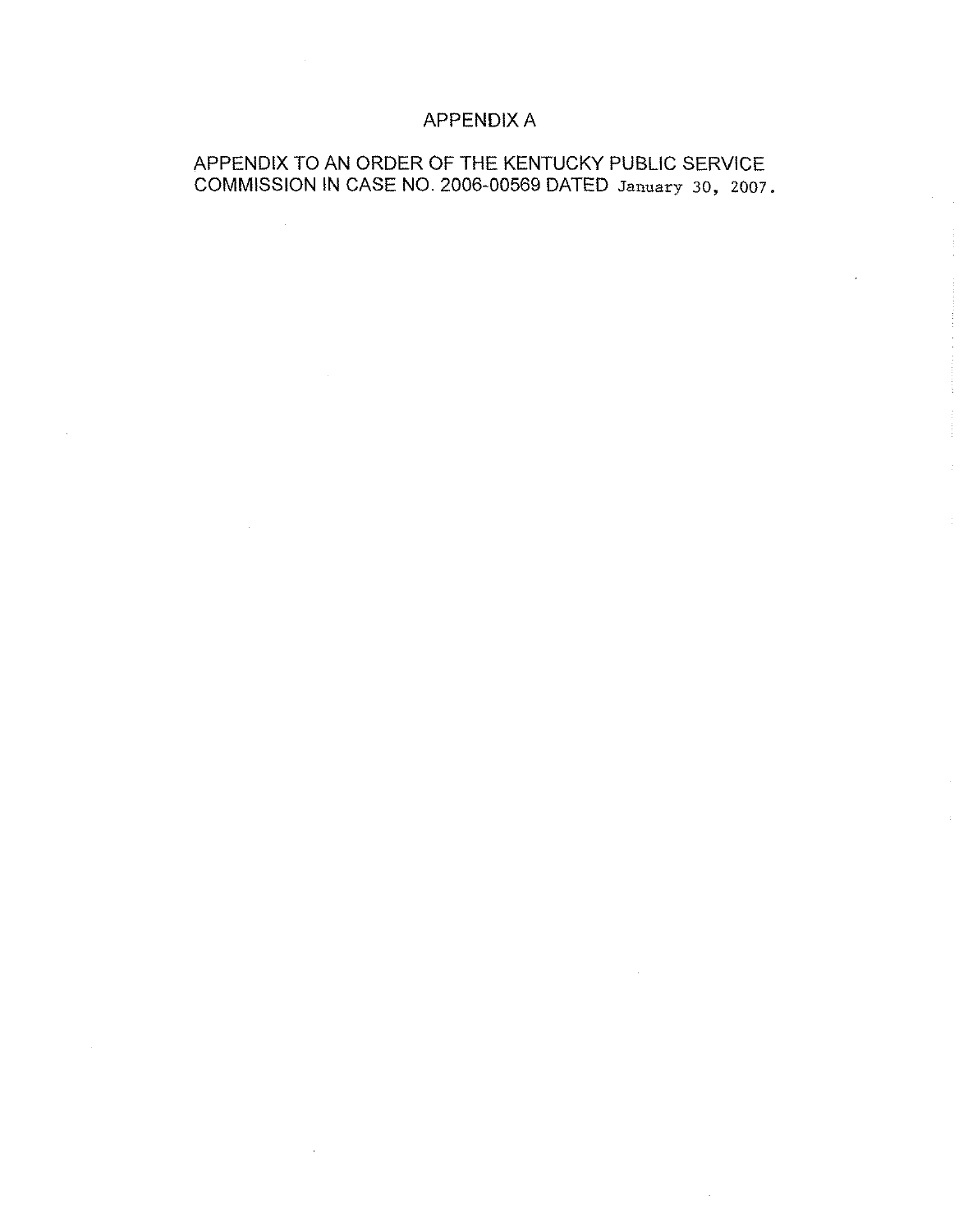#### COMMONWEALTH OF KENTUCKY FRANKLIN CIRCUIT COURT CIVIL ACTION NO, 05-CI-1007 DIVISION I

#### ENVIRONMENTAL AND PUBLIC PROTECTION CABINET

PLAINTIFF

**ENTERED.** 

DEC 21 2006

FRANKLIN CIRCUIT COURT SALLY JUMP, CLERK

.<br>ا

#### VS. TEMPORARY INJUNCTION ORDER APPOINTING A TEMPORARY RECEIVER

JEFFREY LANCE BOWLING d/b/a EAST KENTUCKY WASTE CONTROL d/b/a PARADISE VALLEY SEWAGE PLANT (KPDES No. KY0076686) d/b/a PRESTON ESTATES SEWAGE PLANT (KPDES No. KY0080047) d/b/a RICHMOND HILLS ESTATES SEWAGE PLANT (KPDES No, KY0093823) d/b/a NEAL PRICE SEWAGE PLANT (KPDES No. KY0097225) d/b/a BURKESHIRE DEVELOPMENT SEWAGE PLANT (KPDES No. KY0102687) DEFENDANT

#### \* \* \* \* \* \* \* \* \* \* \* \* \*

This matter having come before this Court on the Environmental and Public Protection Cabinet's Motion for a Temporary Injunction To Appoint Temporary Receiver and the Court having reviewed the Cabinet's Motion and the Affidavit attached thereunto and being otherwise fairly and fully advised and being of the opinion that the Cabinet is entitled to the temporary injunction order requested and being of the'pinion that the Cabinet shall suffer irreparable injury and damage by any necessarily delay;

THEREFORE, IT IS HEREBY ORDERED that this Court does appoint a temporary receiver to act until the appointment of a permanent receiver.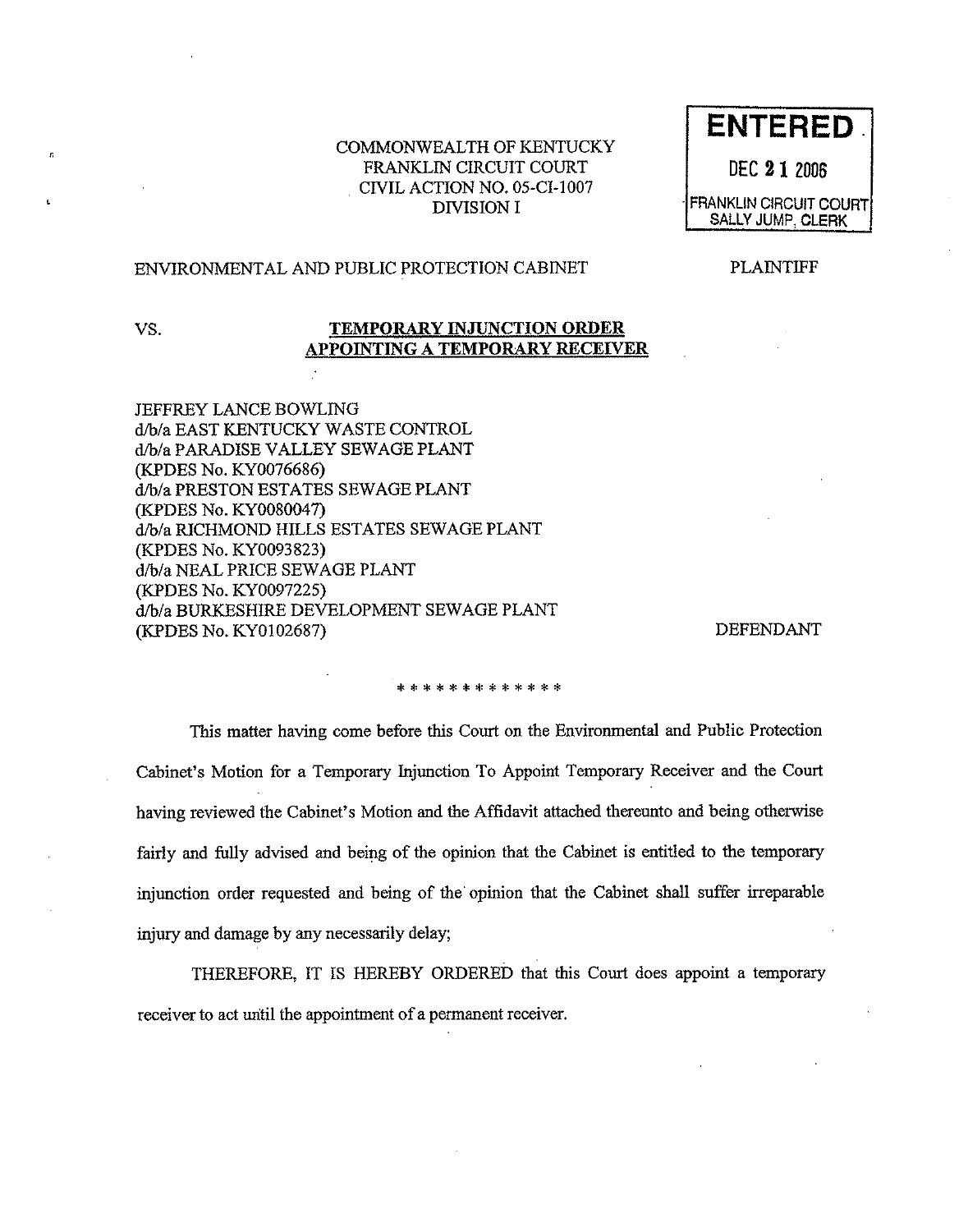THEREFORE, IT IS HEREBY ORDERED that Squire N. Williams III be appointed as Special Master Commissioner and temporary receiver to collect rates for the five (5) abovecaptioned plants and to pay the operator that will be appointed by the Cabinet.

THEREFORE, IT IS HEREBY ORDERED the Cabinet will petition the Public Service Commission to take the necessary steps to appoint a permanent receiver to take over the five (5) above-captioned plants, pursuant to KRS 278.021.

THEREFORE, IT IS HEREBY ORDERED the Defendant will furnish the Cabinet with a list of ratepayers and information on which ratepayers are delinquent on their bills, how much they owe, and any other information the Cabinet needs to operate the plant.

IT IS FURTHER HERBY ORDERED AND ADJUDGED that the Temporary Injunction Order entered by this Court on July 26, 2005, remains in effect,

Am. Entered this the  $2/$  day of December, 2006 at the hour of  $\angle O$ : 50 EST.

JUDGE, FRANKLIN CIRCUIT COURT

TempInjunctionOrder-JeffreyLanceBowling-tc-12-21-06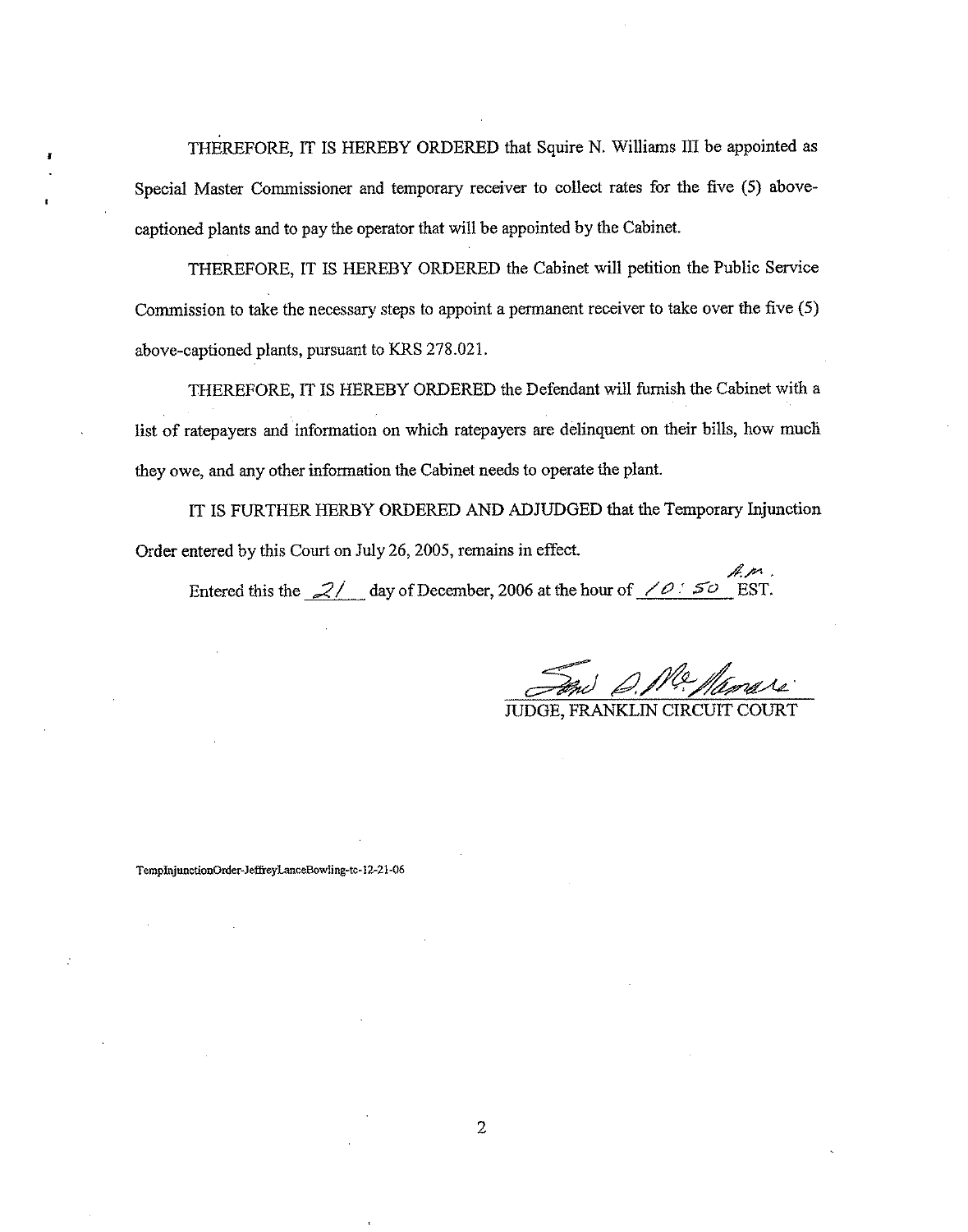## APPENDIX B

## APPENDIX TO AN ORDER OF THE KENTUCKY PUBLIC SERVICE COMMISSION IN CASE NO. 2006-00569 DATED January 30, 2007.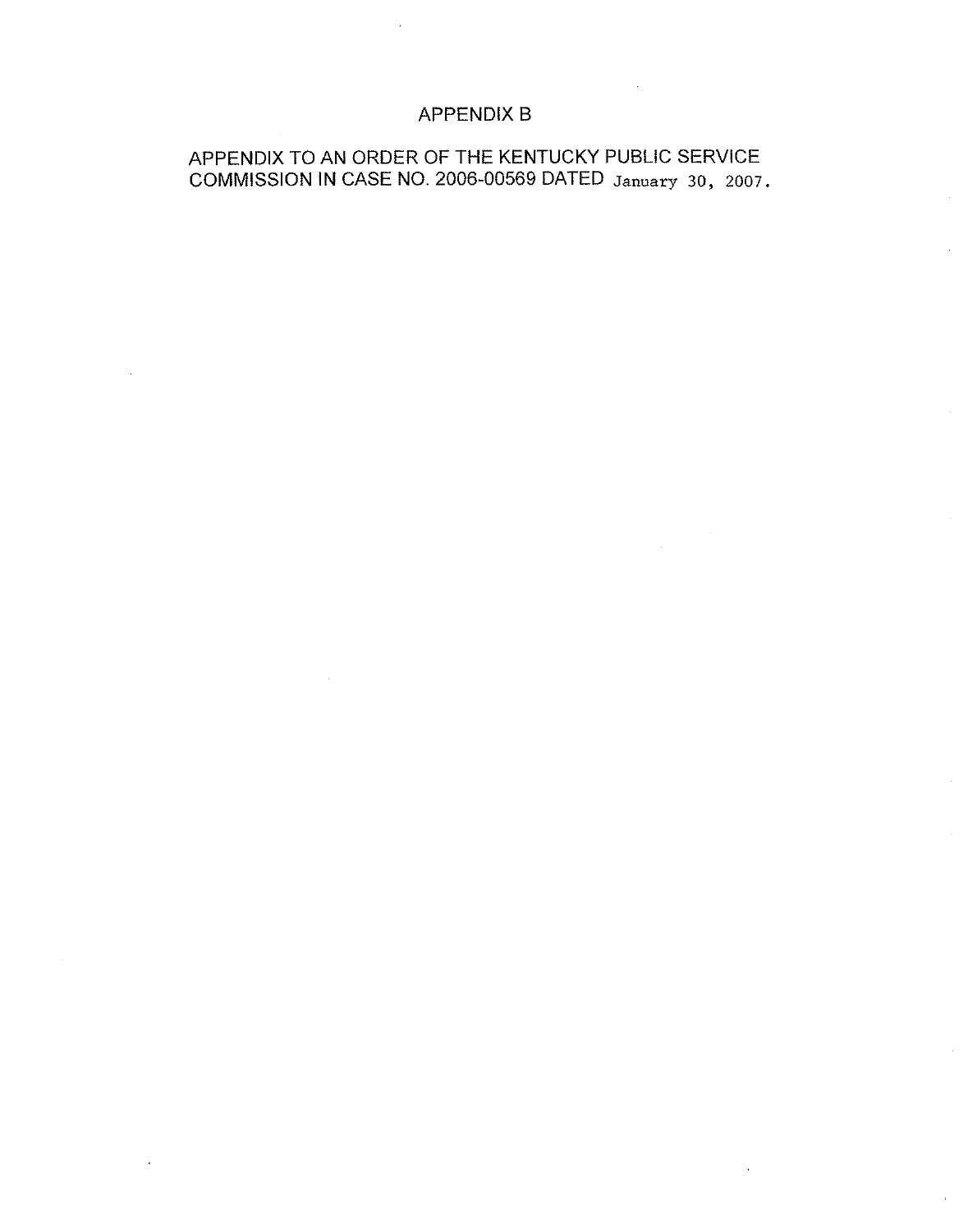## COMMONWEALTH OF KENTUCKY PUBLIC SERVICE COMMISSION

## UTILITY INSPECTION REPORT

Report Date: 12/27/2006 Report Number: EastKentuckyWC\_122106

## BRIEF

| Inspector:                    | <b>Brian Rice</b>                  |  |  |
|-------------------------------|------------------------------------|--|--|
| <b>Inspection Date:</b>       | 12/21/2006<br>Follow-Up Inspection |  |  |
| <b>Type of Inspection:</b>    |                                    |  |  |
| <b>Type of Facility:</b>      | Sewer                              |  |  |
| Name of Utility:              | East Kentucky Waste Contro         |  |  |
| <b>Location of Facility:</b>  | Johnson County Kentucky            |  |  |
| <b>Purpose of Inspection:</b> | Determine status of utility        |  |  |

Applicable Regulations: 807 KAR 5:006 and 5:071

## **INSPECTION**

Description of Utility: five package treatment plants and collection systems

Number of Customers: 73

Area of Operation: Johnson County

Supply Source:

Distribution Description:

Workforce Summary: Unknown

Utility Reps in Insp: None Present

Date of Last Inspection: 11/15/2005

DTR from Last Insp:

DTRs not Cleared:

### Summary of items and facilities Inspected:

Bob Robards (PSC Engineer) and two investigators from the DOW, Denver Pigman and Lonnie Klopp, accompanied me to the 5 locations. Pictures were taken of each package plant. Overall, the systems are in an advanced state of disrepair and do not seem to be functioning as treatment plants.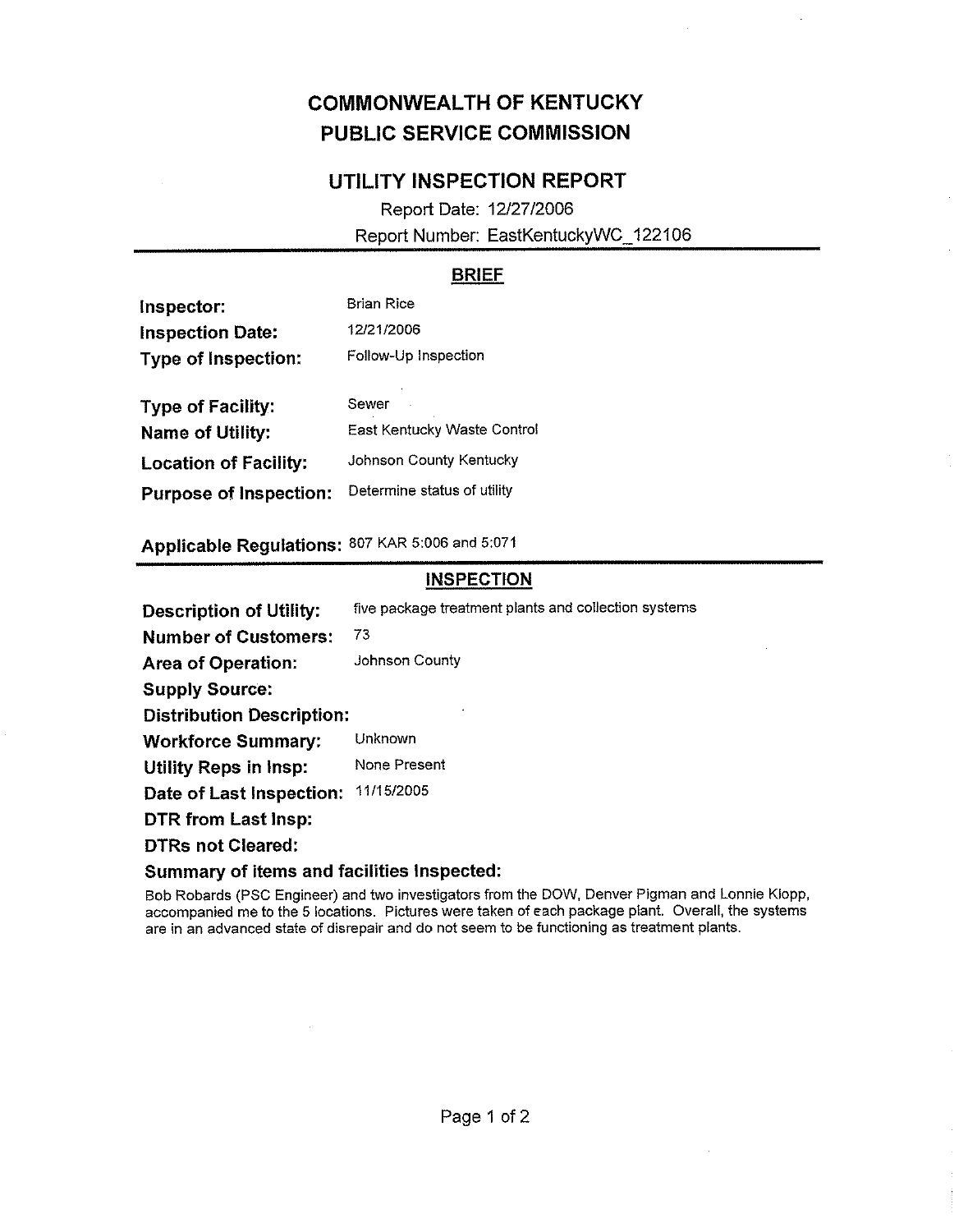## COMINONWEALTH OF KENTUCKY PUBLIC SERVICE COMMISSION

## UTILITY INSPECTION REPORT

Report Date: 12/27/2006 Report Number: EastKentuckyWC 122106

## FINDINGS

- 1 Burkshire, Preston Estates, Neal Price, and Richmond Hills all appear to be lacking any biological activity. Without the biological activity, the wastewater cannot be properly treated before it is released into nearby streams.
- 2 All 5 package plants were found to be in need of extensive maintenance. Plant equipment was rusted, excessive sludge buildup was found in clarifiers, bar screens were plugged. The plants did not appear to be inspected regularly, nor did deficient items appear to be corrected.
- 3 Many backup systems were either non-existent or not functioning. Burkshire has a backup aeration blower which was disconnected electrically and physically. The other 4 plants have only one blower unit installed, there are no backup units visible.

## RECOMMENDATIONS

Until the biological processes can be re-established and the plants brought back to working order, the facilities should be regularly pumped out for off-site treatment.

A certified waste-water treatment plant operator shall be retained to manage the operations of the 5 package plants.

East Kentucky Waste Control may want to investigate the possiblity of connecting some or all of their package collection systems to local sewer systems and dismantling their package plants.

## ADDITIONAL INSPECTOR COMMENTS

See attachment (Special Inspection of WWTP's Conducted 12/21/2006) for a more detailed list of items needing immediate correction or replacement.

Submitted by

Brian Rice Utility Regulatory and Safety Investigator II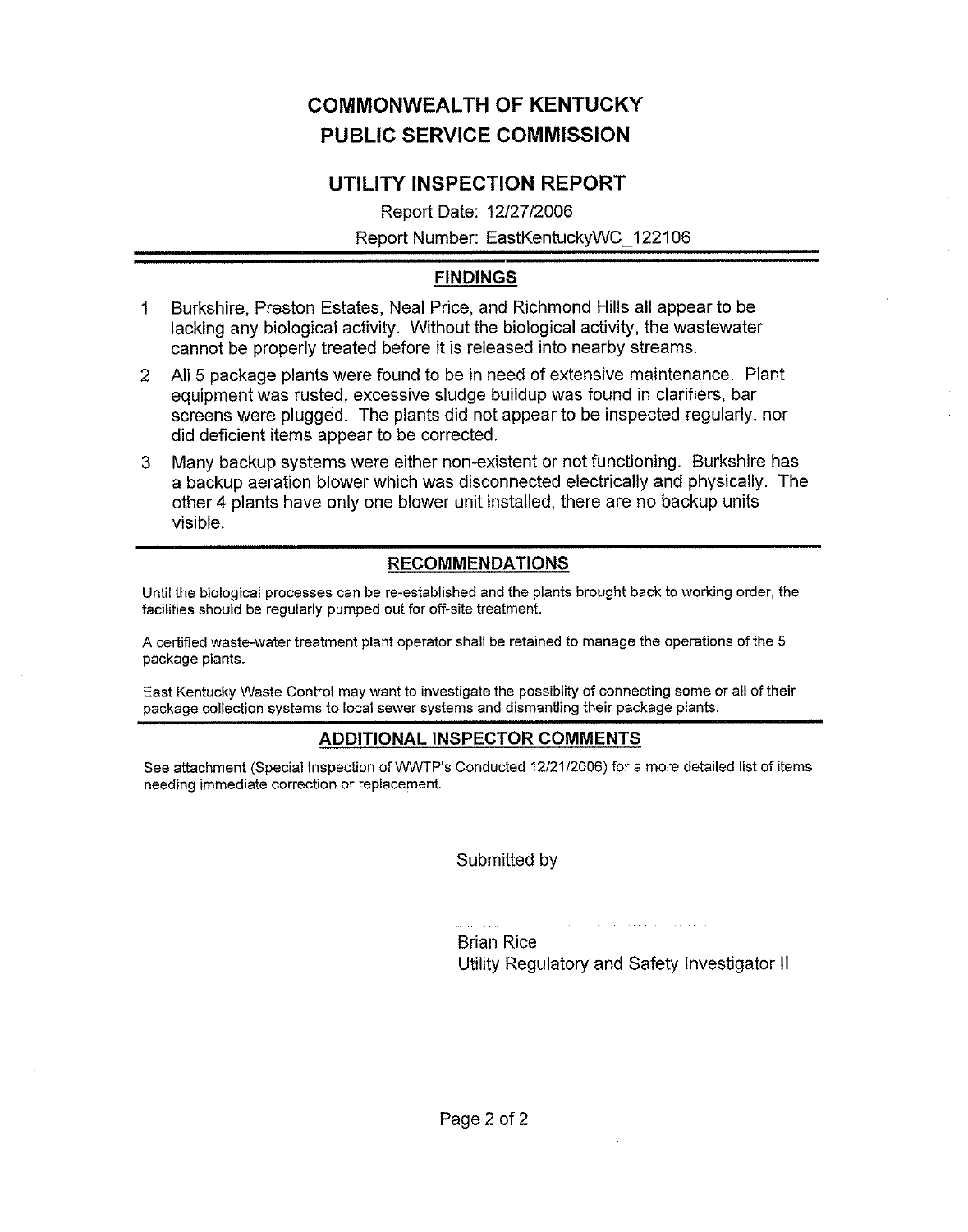## Deficiency Tracking Report

#### Deficiency Detail

|                               | Date of Investigation | Investigator  |
|-------------------------------|-----------------------|---------------|
| - East Kentucky Waste Control |                       | асе<br>Krian. |

#### Regulation

807 KAR 5:071 Sec. 5(1) General. Each utility shall maintain and operate sewage treatment facilities of adequate size and properly equipped to collect, transport, and treat sewage, ...

Deficiency;

i

Burkshire, Preston Estates, Neal Price, and Richmond Hills all appear to be lacking any biological activity. Without the biological activity, the wastewater cannot be properly treated before it is released into nearby streams.

ff Repeat Deficiency, Date of Last DTR:

#### Response (attach additional pages as necessary)

1) Explain why the deficiency occurred. Include information about what caused the deficiency and why it was not detected by the utility, (Attach extra pages as necessary)

2) Explain actions taken to correct the deficiency, including utility's responsible person, actions taken, and when it was (or will be) done. (Attach extra pages as necessary)

3) Explain actions taken to prevent the deficiency from occurring again, including utility's responsible person, actions taken, and when it was (or will be) done. (Attach extra pages as necessary)

Response Provided By: Response Date:

Signature: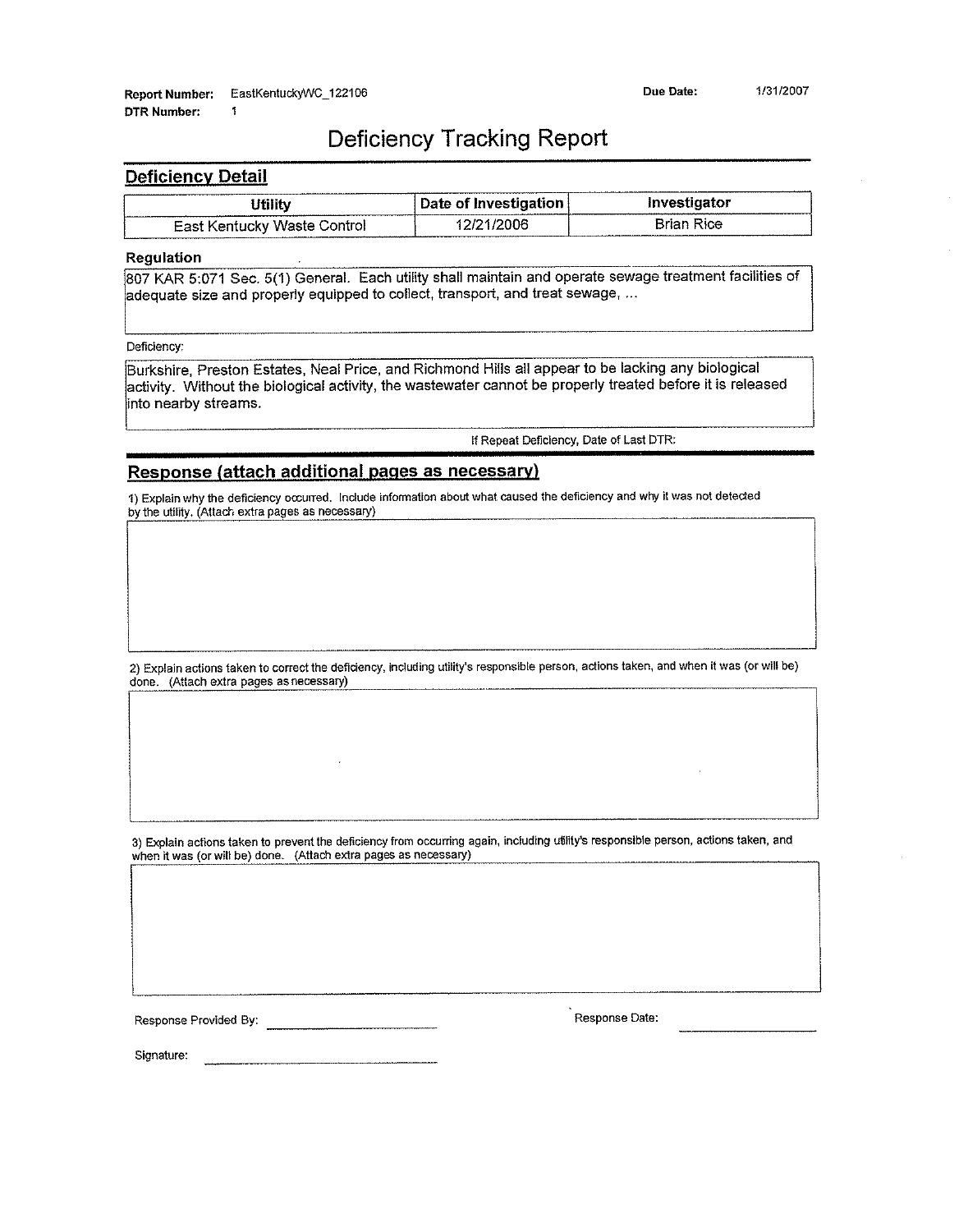## Deficiency Tracking Report

#### **Deficiency Detail**

| <b>DTR Number:</b>       | 2                           |                       |                   |  |
|--------------------------|-----------------------------|-----------------------|-------------------|--|
|                          | Deficiency Tracking Report  |                       |                   |  |
| <b>Deficiency Detail</b> |                             |                       |                   |  |
|                          | <b>Utility</b>              | Date of Investigation | Investigator      |  |
|                          | East Kentucky Waste Control | 12/21/2006            | <b>Brian Rice</b> |  |

#### Regulation

807 KAR 5:071 Section 7(4) Inspection of facilities. Each sewage utility shall adopt procedures for inspection of its sewage treatment facilities to assure safe and adequate operation...

Deficiency:

All 5 package plants were found to be in need of extensive maintenance. Plant equipment was rusted, excessive sludge buildup was found in clarifiers, bar screens were plugged. The plants did not appear to be inspected regularly, nor did deficient items appear to be corrected.

If Repeat Deficiency, Date of East DTR:

#### Response (attach additional pages as necessary)

1) Explain why the deficiency orzurred. Indude information about what caused the deficiency and why it was not detected by the utility. (Attach extra pages as necessary)

2) Explain actions taken to correct the deficiency, including utility's responsible person, actions taken, and when it was (or will be) done. (Attach extra pages as necessary)

3) Explain actions taken to prevent the deficiency from occurring again, including ufility's responsible person, actions taken, and when it was (or will be) done. (Attach extra pages as necessary)

Response Provided By: All Allen Contract Contract Contract Contract Contract Contract Contract Contract Contract Contract Contract Contract Contract Contract Contract Contract Contract Contract Contract Contract Contract C

Signature: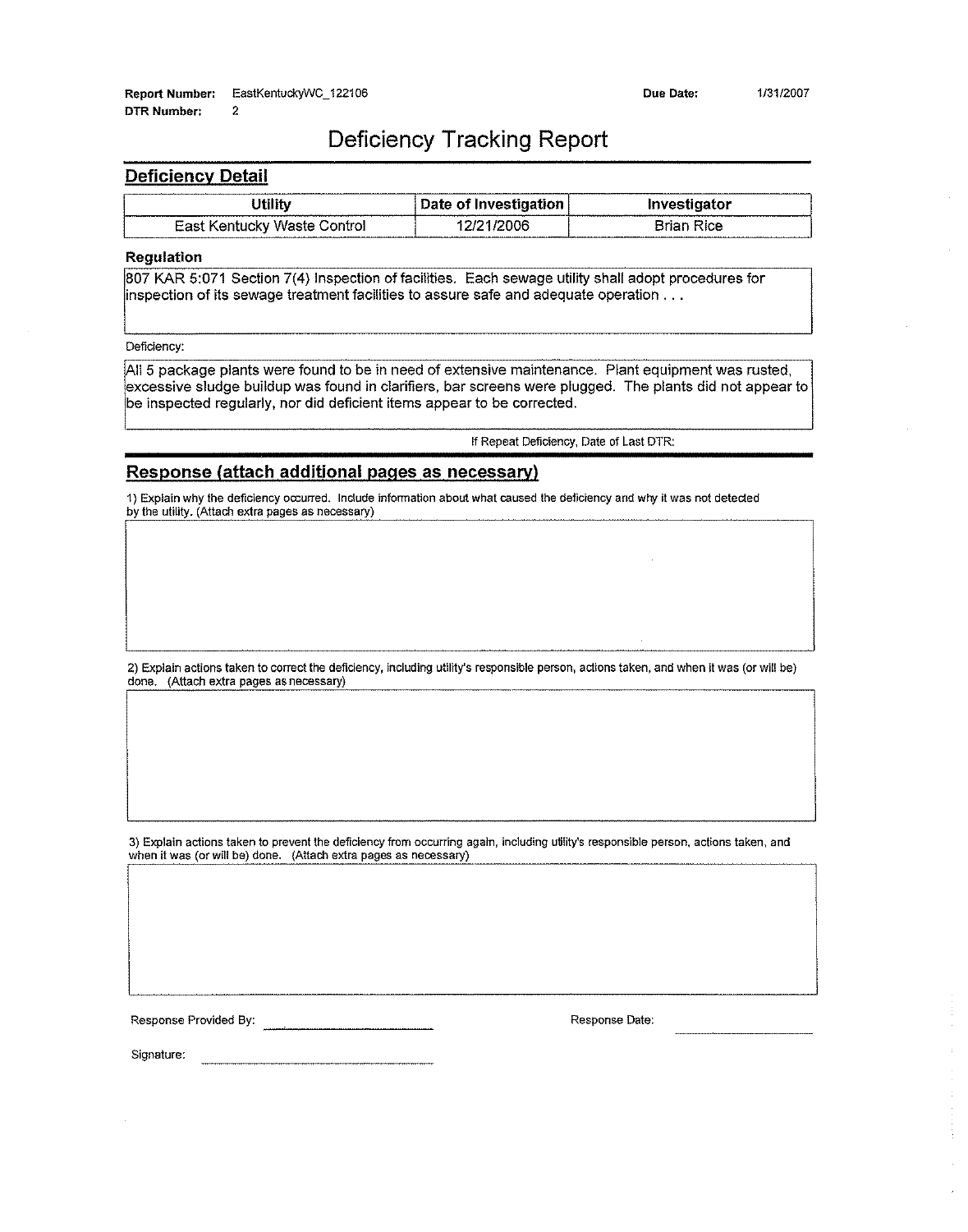## Deficiency Tracking Report

#### **Deficiency Detail**

| <b>Deficiency Detail</b>                                                                                                                                                                              |                       |                   |  |  |
|-------------------------------------------------------------------------------------------------------------------------------------------------------------------------------------------------------|-----------------------|-------------------|--|--|
| Utility                                                                                                                                                                                               | Date of Investigation | Investigator      |  |  |
| East Kentucky Waste Control                                                                                                                                                                           | 12/21/2006            | <b>Brian Rice</b> |  |  |
| <b>Regulation</b>                                                                                                                                                                                     |                       |                   |  |  |
| 807 KAR 5:071 Sec. 7(1) Sewage treatment facilities of the sewage utility shall be constructed, installed,<br> maintained and operated in accordance with accepted good engineering practice $\ldots$ |                       |                   |  |  |
| Deficiency:                                                                                                                                                                                           |                       |                   |  |  |
| Many backup systems were either non-existent or not functioning. Burkshire has a backup aeration                                                                                                      |                       |                   |  |  |

L

Many backup systems were either non-existent or not functioning, Burkshire has a backup aeration blower which was disconnected electrically and physically. The other 4 plants have only one blower unit installed, there are no backup units visible.

if Repeat Deficiency, Date of Last DTR:

#### Response (attach additional pages as necessary)

1) Explain why the deficiency occurred. Include information about what caused the deficiency and why it was not detected by the utility. (Attach extra pages as necessary)

2) Explain actions taken to correct the deficiency, including utility's responsible person, actions taken, and when it was (or will be) done. (Attach extra pages as necessary)

3) Explain actions taken to prevent the deficiency from occurring again, including utility's responsible person, actions taken, and when it was (or will be) done. (Attach extra pages as necessary)

Response Provided By: Nesponse Date:

 $\mathcal{L}$ 

Signature: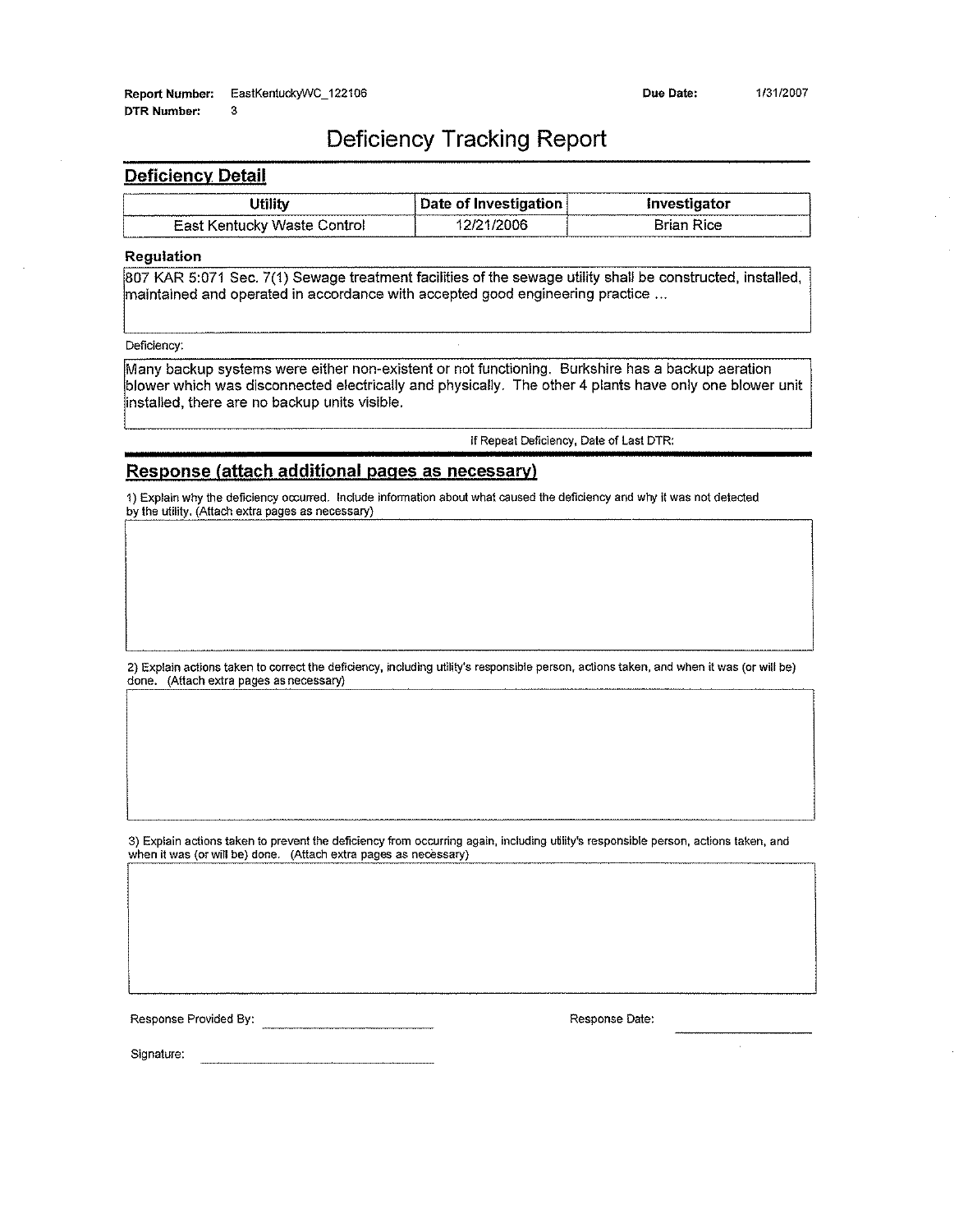# SPECIAL INSPECTION OF WWTP'S CONDUCTED 12/21/2006

## **Burkshire Development:**

- 1. Plant was extremely rusty and deteriorated.
	- There was sludge in the chlorine contact tank
	- ~ Plant biological process was non existent or degraded to the point of not being viable
	- ~ One blower motor unit was disconnected electrically and the v-belt from the motor to the blower on that unit was missing
	- ~ Recirculation water was nearly clear indicating sludge had been removed
	- ~ Did have Chlorine tables in contact tank
	- Bar screen full of rags and water was over flowing
- 2. Protective fencing
	- <sup>~</sup> Outside fence gate—no lock presem
	- Inside fence bent and deteriorated.

## Paradise Vallev

- 1. Plant was rusty and deteriorated.
	- ~ No Chlorine in contact tank
	- <sup>~</sup> Only one blower unit installed but it was running, no back up unit visible
	- ~ Clarifier full of sludge
	- <sup>~</sup> Bar screen full of debris
	- ~ No discharge effluent visible
	- ~ Sludge deposits on ground
- 2. No Protective fencing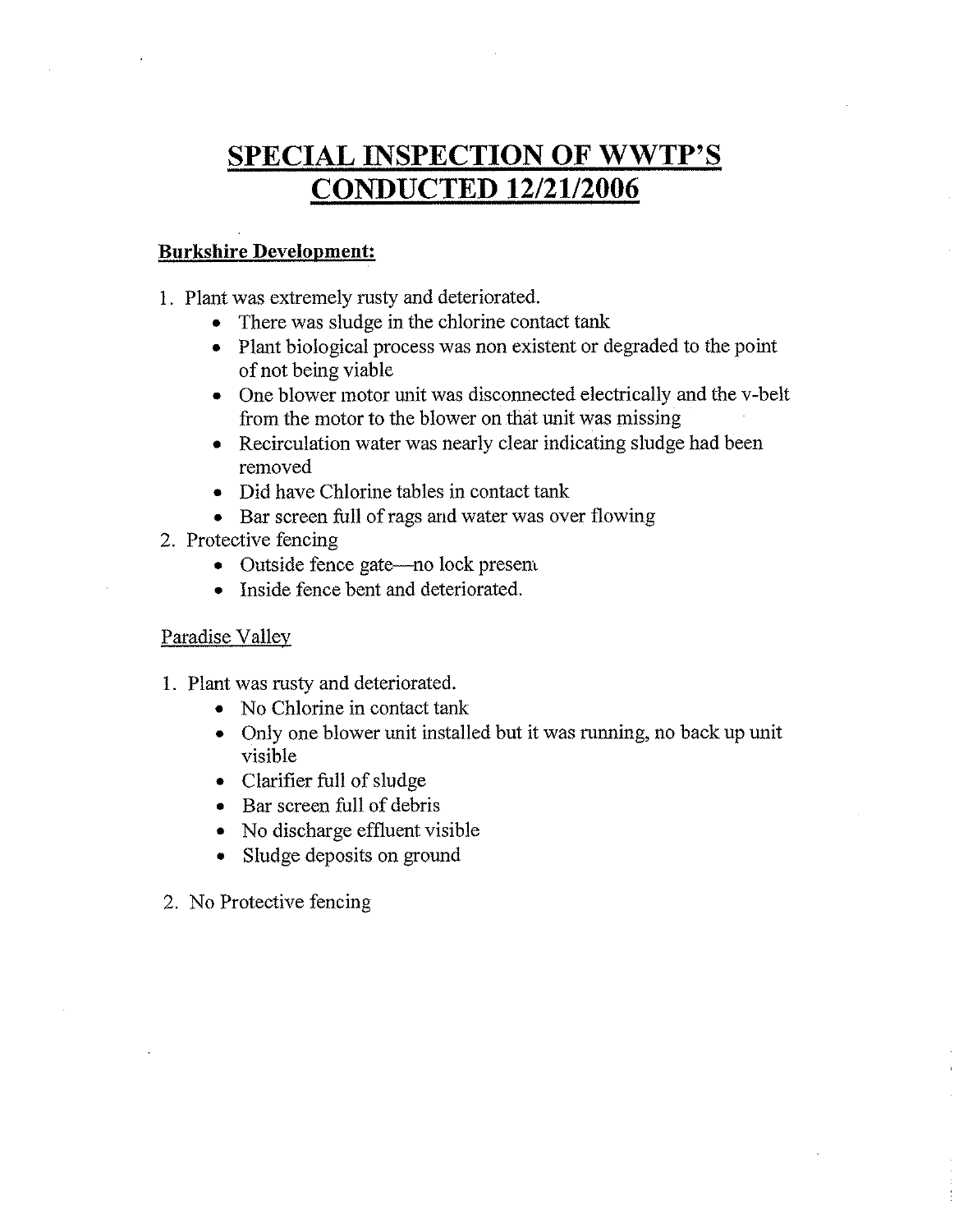## Preston Estates

- 1. Plant rusty and deteriorated but running
	- e Plant is septic
	- <sup>~</sup> Bar screen full
	- ~ No visible flow into plant
	- No working blower unit
	- Gravity line into plant has leak, sewage visible at ground level
	- ~ Walk way gratings deteriorated and dangerous to walk on
	- There were chlorine tables in contact tank
	- Side walls very badly deteriorated
	- ~ Diffuser drops broken
- 2. Protective fencing deteriorated
- 3. Lift station
	- Over flowing
	- No security fence
	- ~ Drains to flat land and then possibly to nearby creek.
	- ~ Pump not operating

## **Neal Price**

- 1. Plant rusty but running
	- No bar screen
	- ~ Biological process not working
	- No lock on entrance gate
	- ~ Chlorine Contact Tank had chlorine tablets
	- ~ Next door neighbor's house had open sewage flowing in front yard, possible gravity line leak to plant
	- ~ Very small plant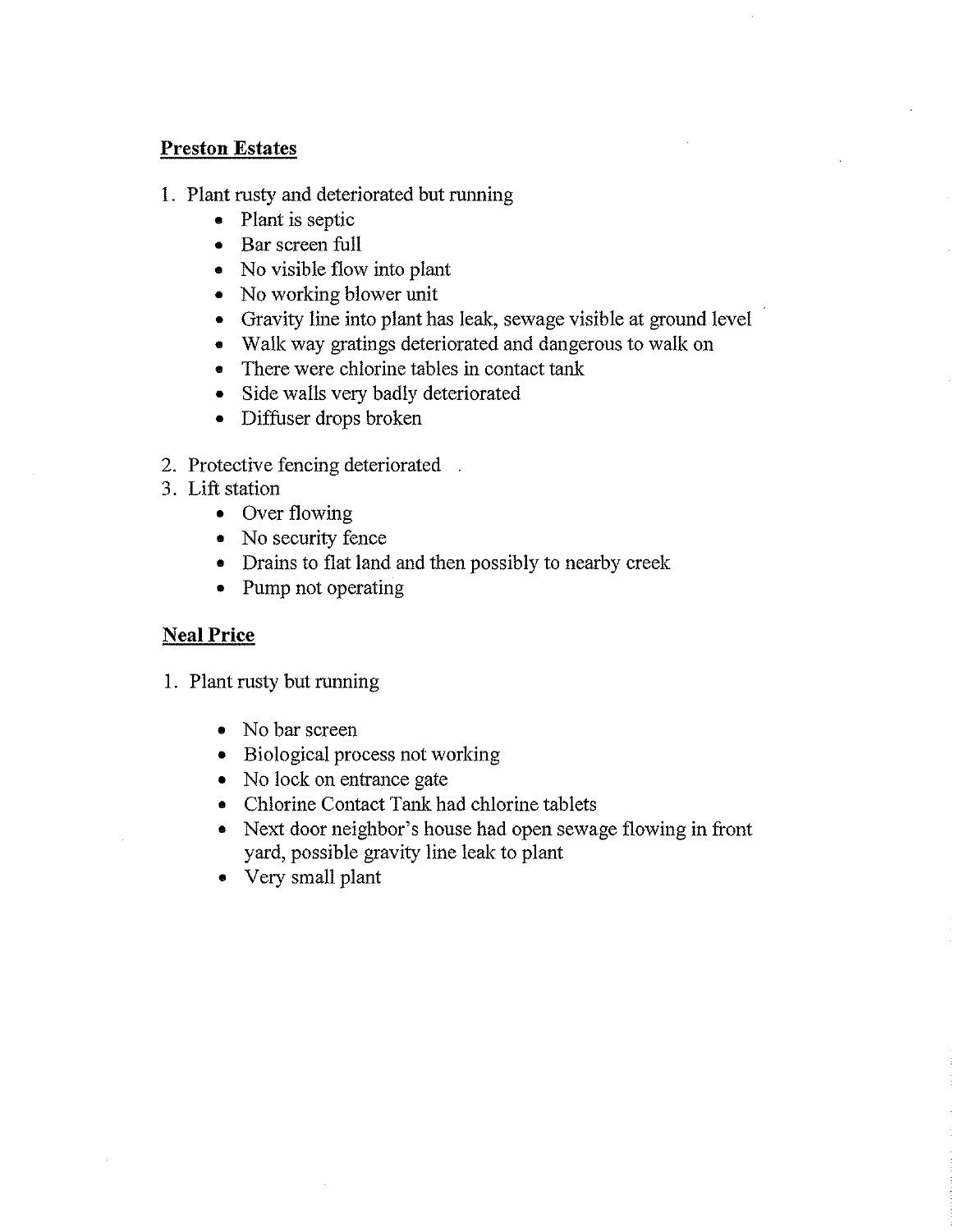## Richmond Hills

- 1. Plant rusty but in operation
	- ~ No biological process evident
	- Downstream from effluent was gray water
	- ~ Sludge return not working
	- ~ Chlorine Contact Tank had gray water
	- ~ Approaching septic conditions
- 2. Did have secure fencing.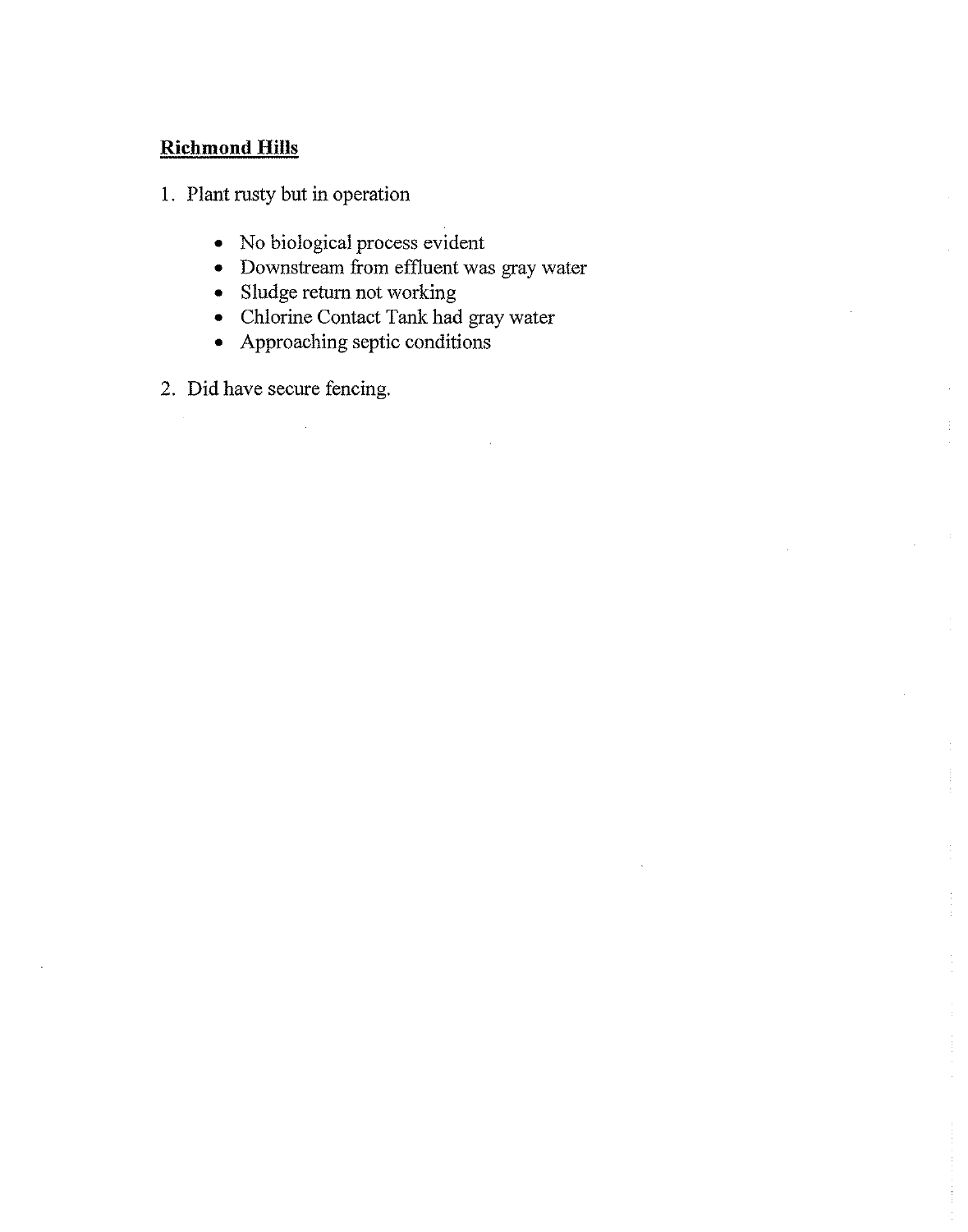## APPENDIX C

## APPENDIX TO AN ORDER OF THE KENTUCKY PUBLIC SERVICE COMMISSION IN CASE NO. 2006-00569 DATED January 30, 2007.